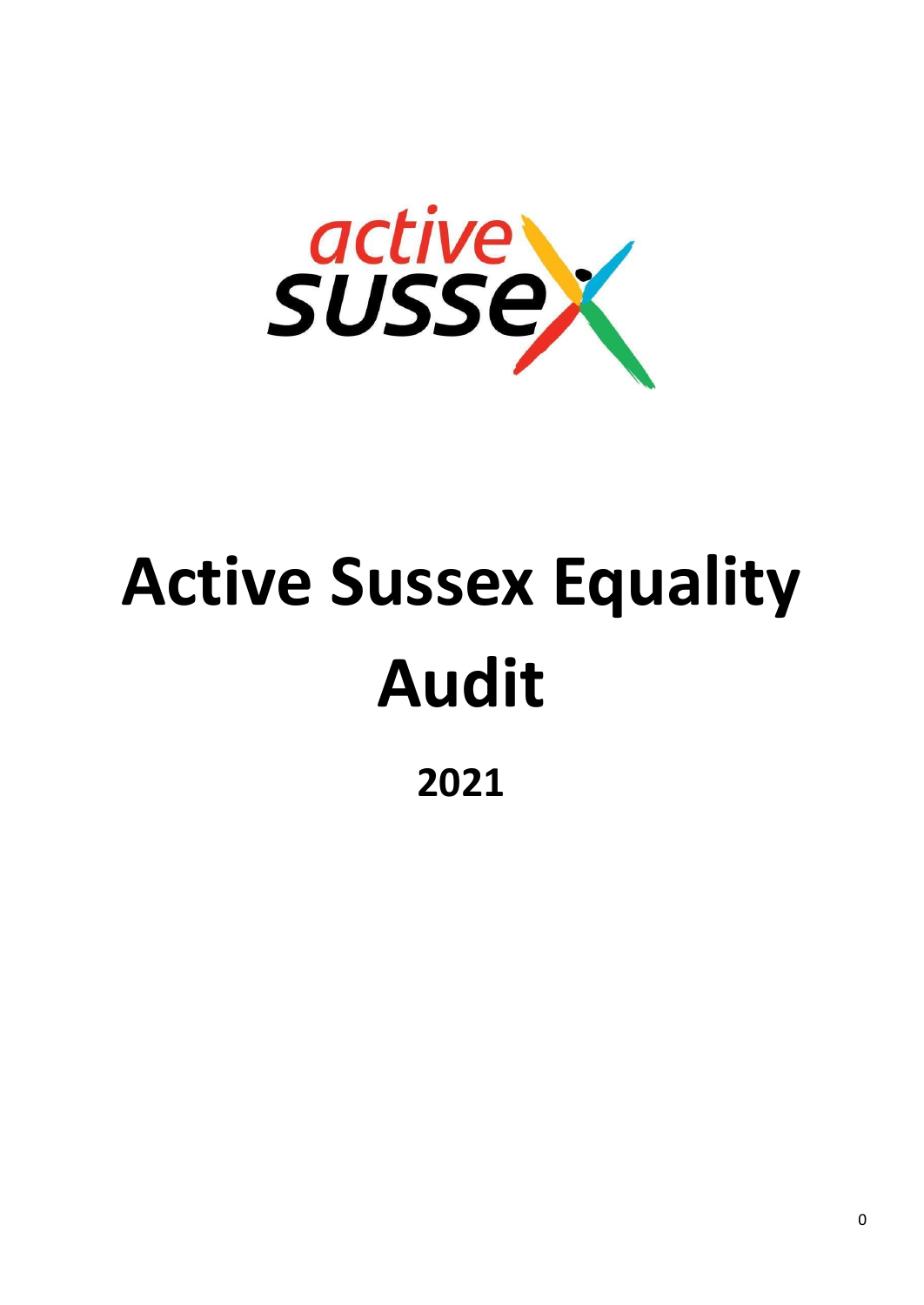# **Contents Page**

| <b>Title</b> |                                        | <b>Page Number</b> |
|--------------|----------------------------------------|--------------------|
|              | 1. Introduction                        | $\overline{2}$     |
|              | 2. Age                                 | $\overline{2}$     |
|              | 3. Sex & Gender Identity               | $\overline{2}$     |
|              | 4. Sexual Orientation                  | 3                  |
|              | 5. Marital or Civil Partnership status | 3                  |
|              | 6. Ethnic Group                        | 4                  |
|              | 7. Religion                            | 4                  |
|              | 8. Disability                          | 5                  |
|              | 9. Culture                             | 5                  |
|              | 10. Conclusion                         | 6                  |
|              | 11. Recommendations                    | 6                  |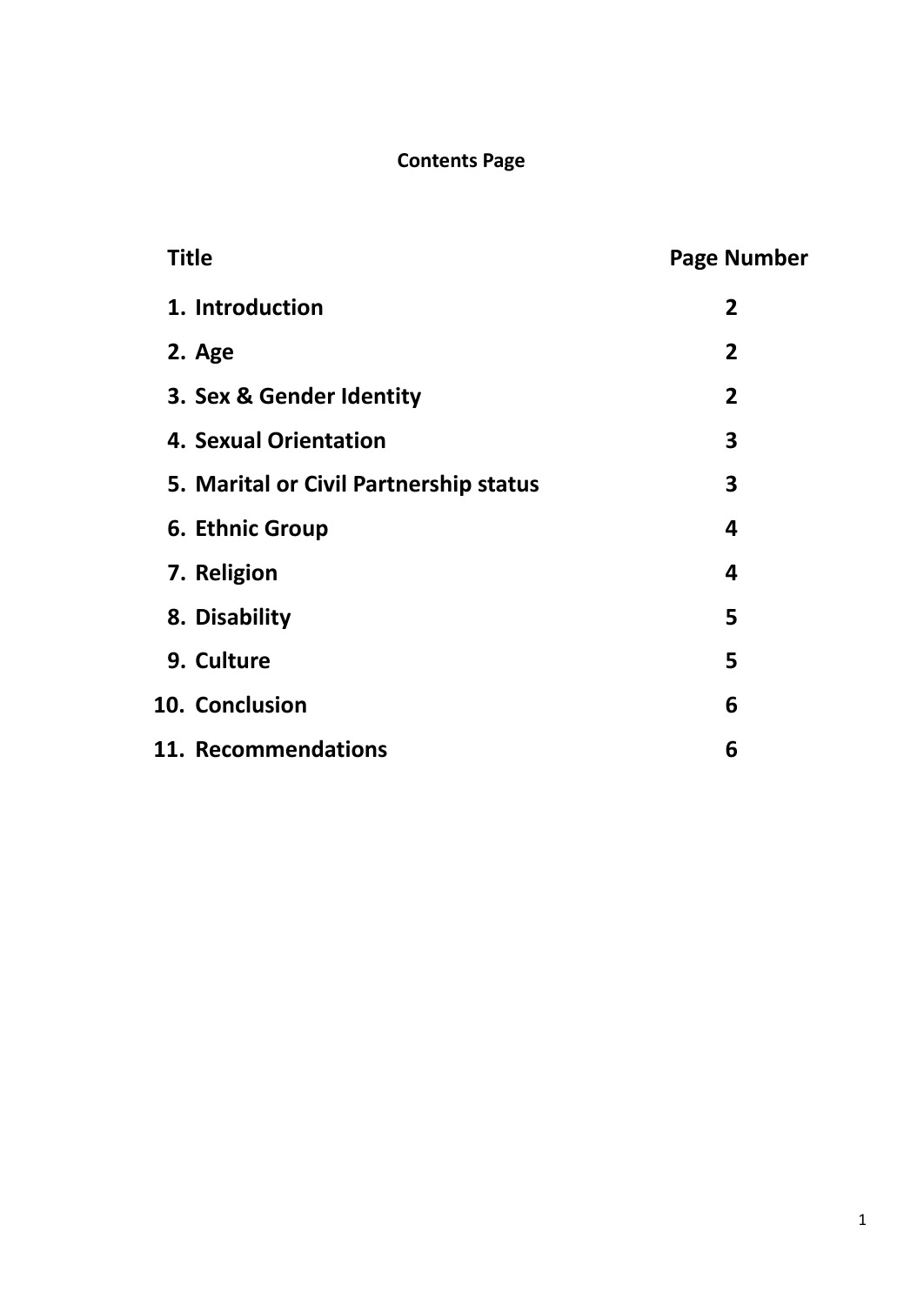# **1. Introduction**

Active Sussex asked Trustees and Staff members to complete an equality audit in October 2021 as part of the *'Equality Standard: A Framework for* **Sport'**. The following report makes a comparison between Active Sussex survey results, 2011 Census and the Annual Population Survey where relevant (initial results from the 2021 Census won't be released until late Spring 2022). The survey was completed by a total of 21 respondents so does not include all Board and Staff members (total 23).

# **2. Age**

### **Summary**

Based on the Active Sussex data, 62% of the Board and Staff are aged between 26-44 years old (compared to 26.1% in the 26-44 year old age group in the 2011 Census).

According to the Annual Population Survey, 57.1% of residents in East Sussex are aged 16-64, compared with 58.7% in West Sussex and 71.2% in Brighton & Hove.

Source: ONS Population estimates - local authority based by five-year age band (% is a proportion of total population)



# **3. Sex & Gender Identity**



### Summary

Of those that answered, Active Sussex has 1% less female and 1% more males compared to the 2011 Census data (males - 51% and females 49%).

The sex and gender identity questions have been aligned with the 2021 Census questions.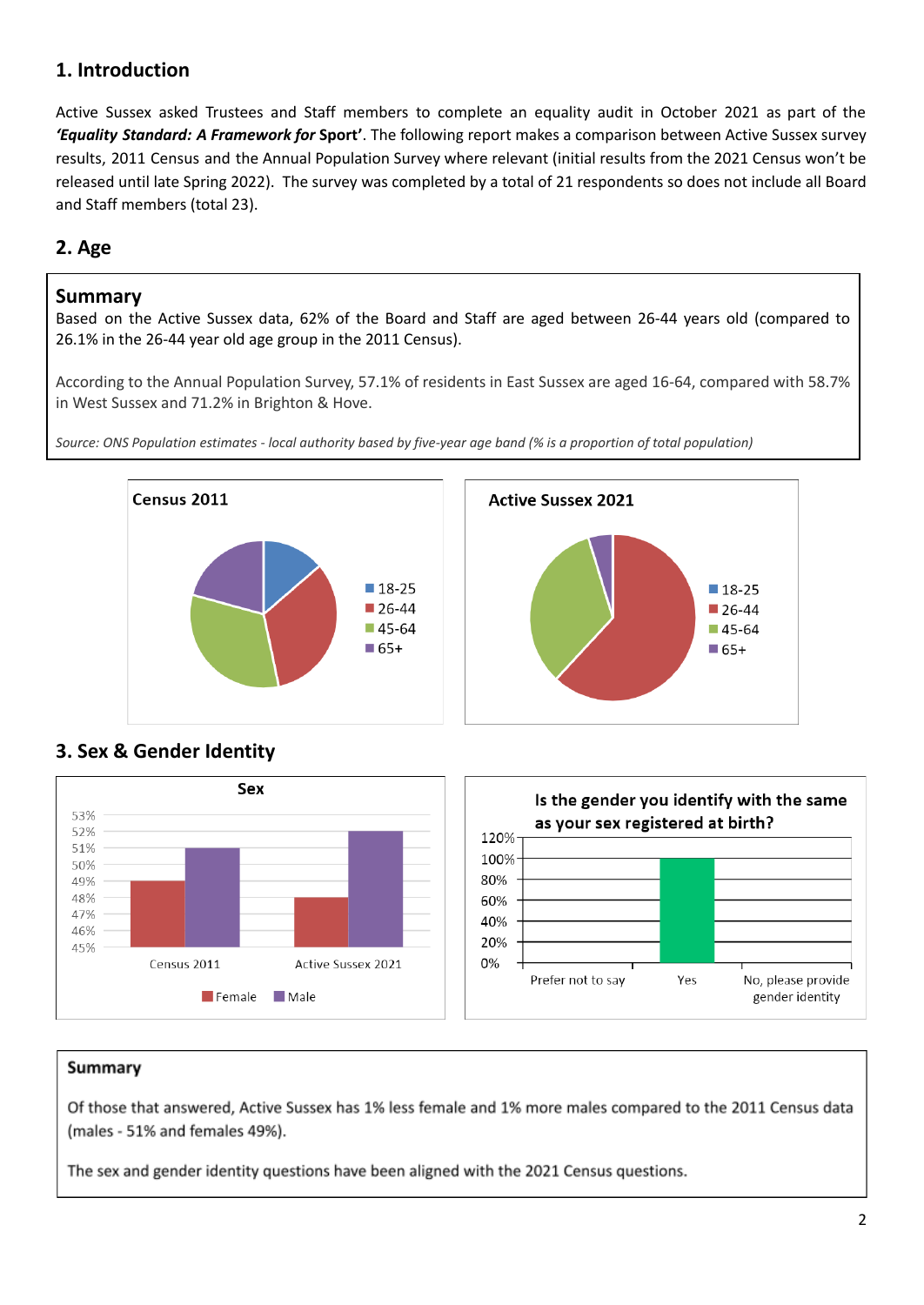### **4. Sexual Orientation**



### Summary

The Active Sussex data was collected in line with the 2021 Census question and categories which also aligns with the ONS Annual Population Survey 2018 categories, although it's worth noting that the 'Prefer not to say' for the Annual Population Survey also includes 'Don't know' however it still provides a meaningful comparison.

Based on the Active Sussex data, the trust has a higher percentage (10%) of people who identify as lesbian or gay compared to the national percentage (1.4%), with 86% identifying as Heterosexual compared to the national figure of 94.6%.

Of interest the South East had the second highest estimate of Gay or Lesbian (after London), but the highest estimate identifying as bisexual, and mid-range estimate for 'other' (the respondent did not consider themselves to fit into the heterosexual or straight, bisexual, gay or lesbian categories).

In 2018, an estimated 94.6% of the UK population aged 16 years and over (53.0 million people) identified as heterosexual or straight. This represents a continuation of the decrease seen since 2014, when 95.3% of the population identified themselves as heterosexual or straight.

The proportion identifying as lesbian, gay or bisexual (LGB) increased from 1.6% in 2014 to 2.2% in 2018.

### Summary

Active Sussex is higher than the national percentage for the number of adults who are married or in a civil partnership.

**5. Marital or Civil Partnership status**

This national average figure is based on 2011 Census (England & Wales, which collected information on civil partnerships for the first time, reflecting the fact that the Civil Partnership Act 2004 came into effect in the UK on 5 December 2005.

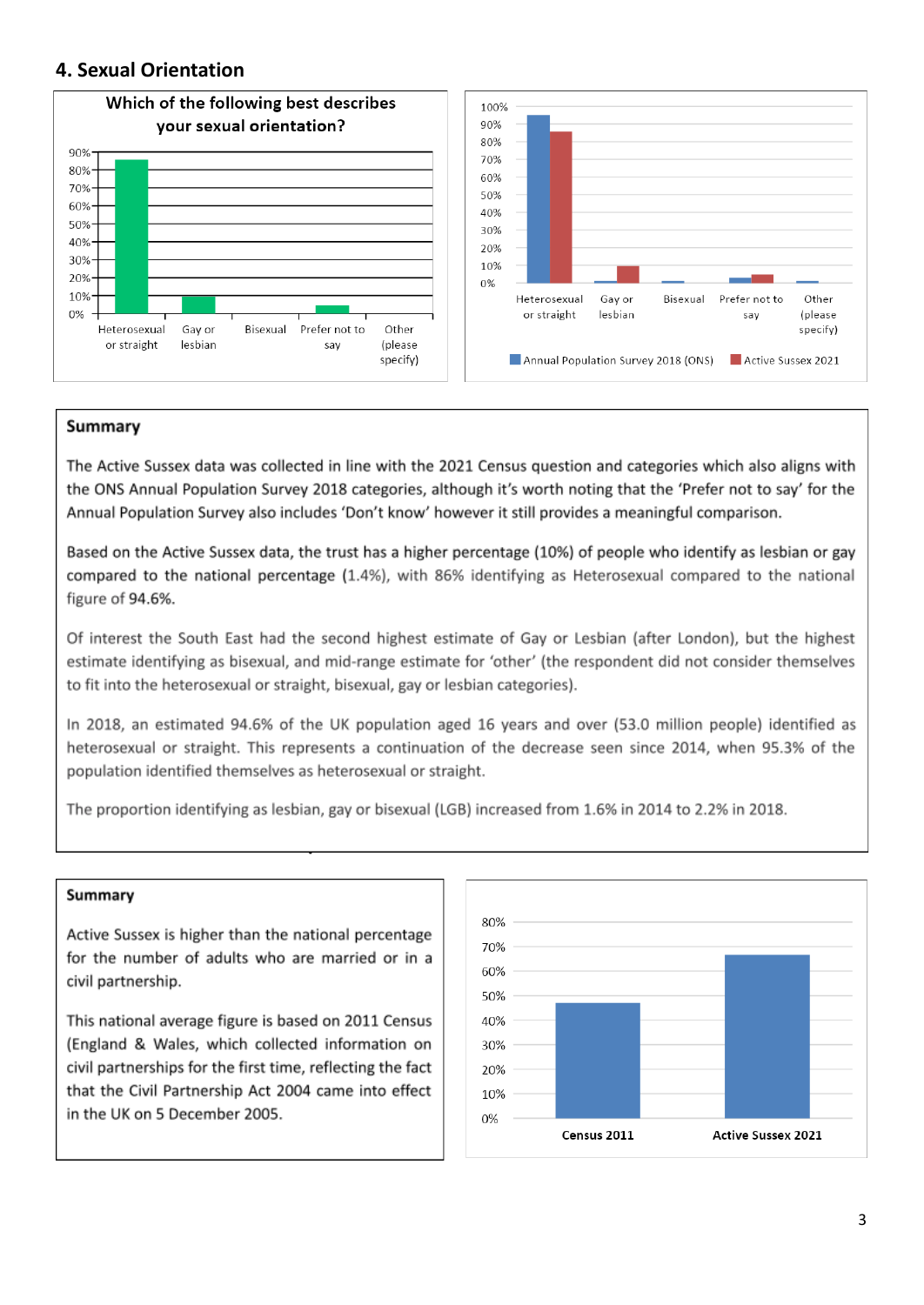# **6. Ethnicity Group**

|                                                                                                                                                            | Census 2011 | <b>Sussex 2011</b> | <b>Active Sussex 2021</b> |
|------------------------------------------------------------------------------------------------------------------------------------------------------------|-------------|--------------------|---------------------------|
| White - Includes British, Northern Irish, Irish, Gypsy, Irish<br>Traveller, Roma or any other White Background                                             | 85.9%       | 94%                | 95.2%                     |
| Mixed or Multiple Ethnic groups - Includes White & Black<br>Caribbean, White and Black African, White & Asian or any<br>other Mixed or Multiple background | 2.20%       | 2%                 | 0.0%                      |
| Asian or Asian British - Includes Indian, Pakistani,<br>Bangladeshi, Chinese or Any other Asian background                                                 | 7.50%       | 3%                 | $0.0\%$                   |
| Black, Black British, African or Caribbean - includes Black<br>British, Caribbean, African or any other Black background                                   | 3.40%       | 1%                 | 4.76%                     |
| Other ethnic group - Includes Arab or any other ethnic group                                                                                               | 1.0%        | 1%                 | 0.0%                      |

### Summary

Overall, Active Sussex respondents indicated their ethnicity as White and Black, Black British, African or Caribbean. 95.2% of Trustees and Staff identified themselves as White, which is greater than the 2011 Census data.

Active Sussex has no representation across the other ethnic groups indicated in the 2011 Census.

# **7. Religion**

| <b>Religion</b>                                                                                                    | <b>Census</b><br>2011 | <b>Active Sussex</b><br>2021 |
|--------------------------------------------------------------------------------------------------------------------|-----------------------|------------------------------|
| No religion                                                                                                        | 25.10%                | 52.38%                       |
| Christian<br>(Including Church of<br>England, Catholic,<br>Protestant and all<br>other Christian<br>denominations) | 59.30%                | 47.62%                       |
| Muslim                                                                                                             | 4.80%                 | 0%                           |
| Hindu                                                                                                              | 1.50%                 | 0%                           |
| Sikh                                                                                                               | $0.80\%$              | 0%                           |
| Jewish                                                                                                             | 0.50%                 | 0%                           |
| <b>Buddhist</b>                                                                                                    | 0.40%                 | 0%                           |
| Other religion                                                                                                     | 0.40%                 | 0%                           |
| Not stated                                                                                                         | 7.30%                 | 0%                           |

### Summary

Active Sussex is over double the national average for the number of people indicating they have no religion. Active Sussex is also below the national average for the number of people who identified themselves as Christian.

Of the 3.7% of the population in West Sussex who have a non-Christian religion, 42.5% are Muslim and 24.7% are Hindu. The Muslim, Hindu and Sikh populations are concentrated in Crawley, with at least 60% of the West Sussex total living in Crawley for each of these three religions. Source 2011- West Sussex County Council Census Report

The Muslim community were also the greatest non-Christian religion in both East Sussex and Brighton & Hove.

Brighton & Hove also has the lowest percentage of those stating no religion across the county (42.4% compared to West Sussex 26.9% and East Sussex 29.6%). Local Insight report March 2017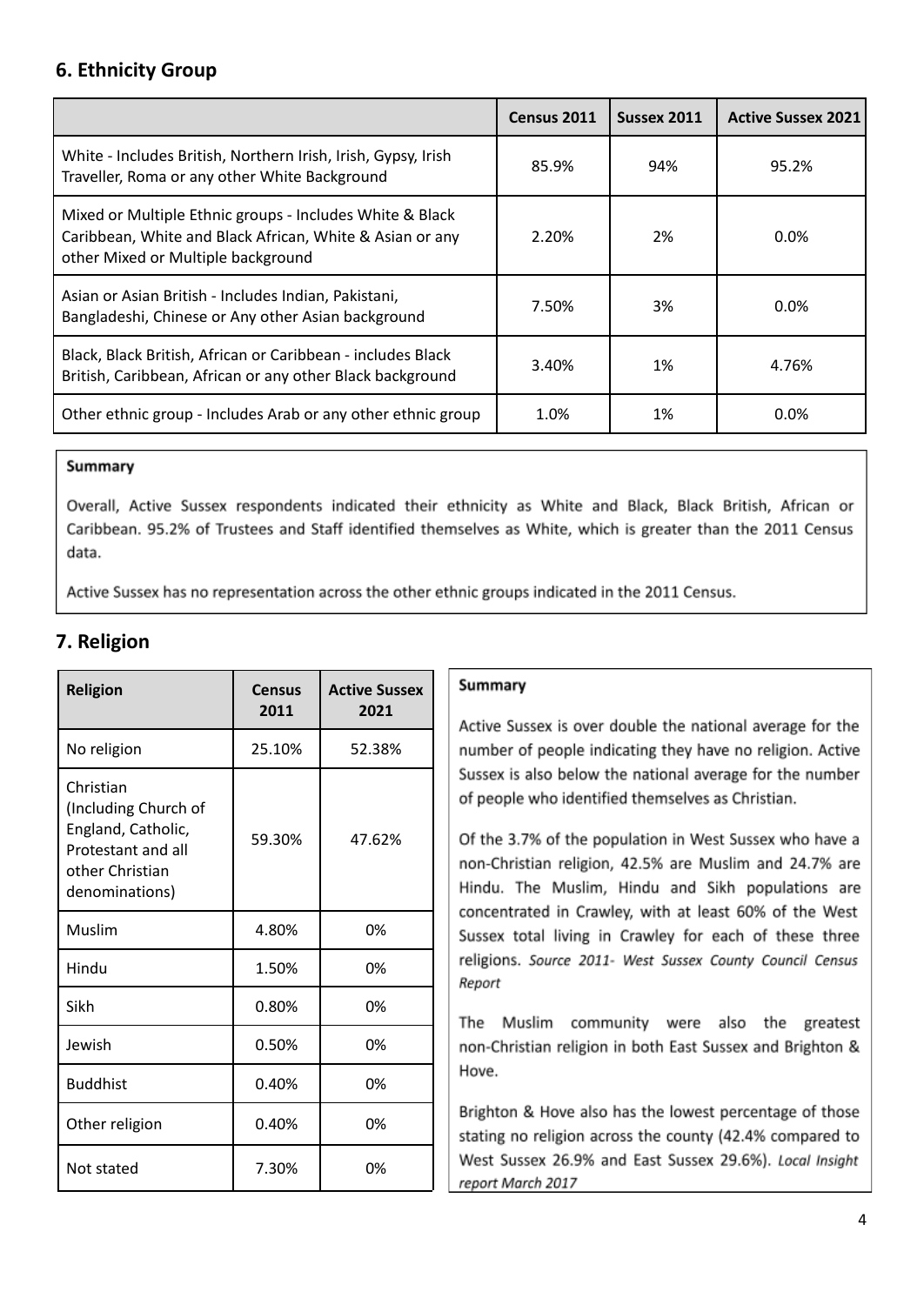### **8. Disability**



### **9. Culture**

Staff were asked to provide their opinions on the trusts' inclusive culture, based on the following statements:

- **Diversity:** Is the Active Sussex board sufficiently diverse?
- **Diversity:** Is the Active Sussex staff team sufficiently diverse?
- **Inclusion:** I feel comfortable talking about my background\* at Active Sussex. *\*Background refers to your personal characteristics, identities and experiences such as: age, disability, education, ethnicity, gender, religion, sexual orientation etc.*
- **Fairness Equality & Respect:** If I raised a concern, I feel confident that I would be treated fairly and taken seriously.
- **Development & Reward:** Everyone here has an equal opportunity to develop.
- **Leadership:** I feel senior leaders (both staff and trustees) are approachable if wishing to address equality, diversity, and inclusion subjects?



*Please note the last two statements (Development & Reward and Leadership) were only completed by 20 out of the 21 respondents.*